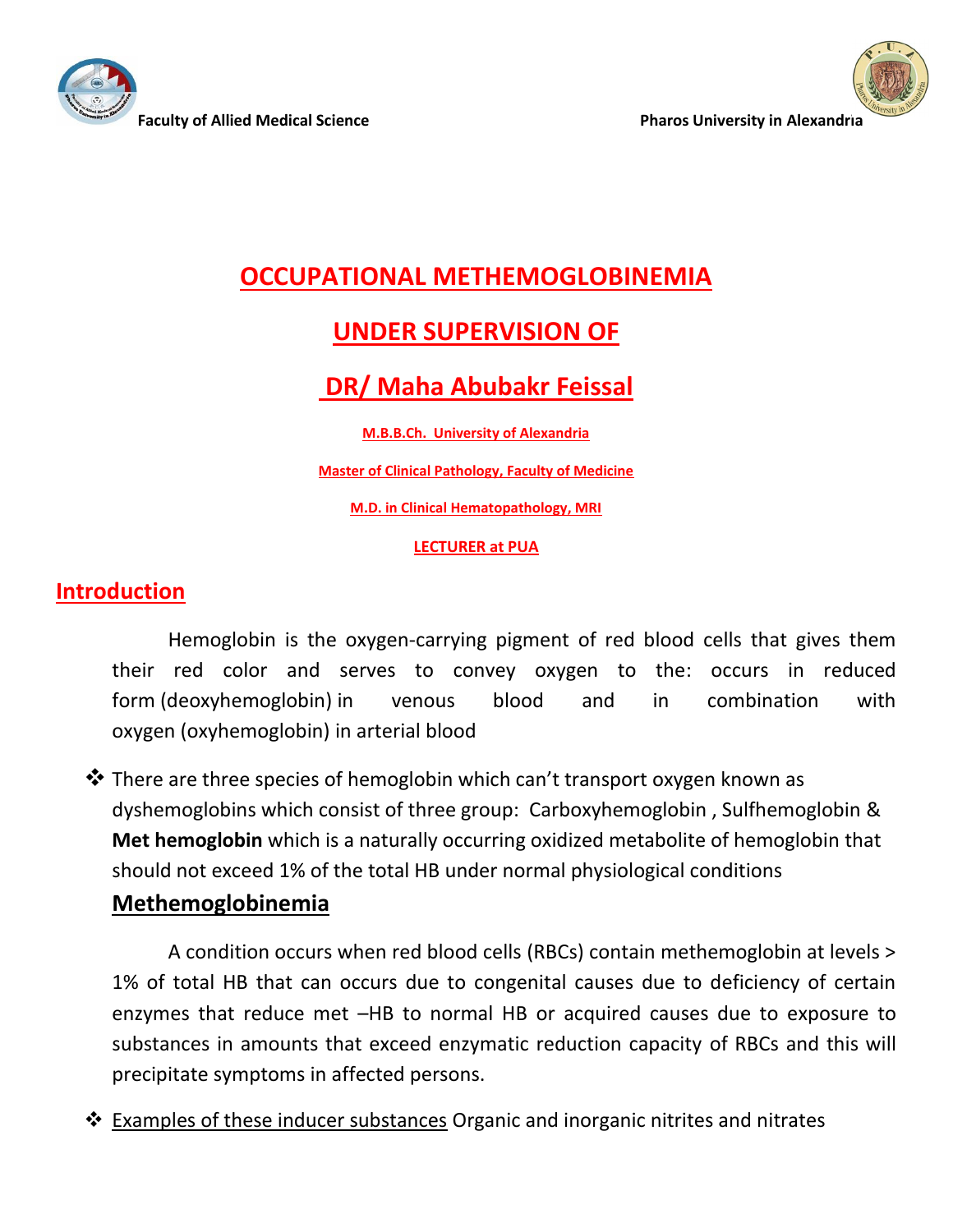



Industrial/household agents – Aniline dyes, nitrobenzene, naphthalene & Ammonia

- ❖ **Higher levels of Met HB** are caused when defend mechanisms against [oxidative](https://en.wikipedia.org/wiki/Oxidative_stress)  [stress](https://en.wikipedia.org/wiki/Oxidative_stress) within RBCs are overwhelmed & the oxygen carrying **[\(Fe](https://en.wikipedia.org/wiki/Ferric)+2[\)](https://en.wikipedia.org/wiki/Ferric)** of [heme](https://en.wikipedia.org/wiki/Heme) group of HB molecule is oxidized to **[\(Fe](https://en.wikipedia.org/wiki/Ferric)+3[\)](https://en.wikipedia.org/wiki/Ferric)**This structural change causes an alteration in the blood's ability to bind oxygen as ferric heme cannot bind oxygen resulting in **tissue hypoxia**
- ❖ **Clinical presentations** depend on the concentration of Met hemoglobin in blood once its level increase that can be up to CNS toxication and death if level of Met- HB > 70% of total HB.
- ❖ **Management** depends on changing the structure of the molecule by reducing iron molecule from **[\(Fe](https://en.wikipedia.org/wiki/Ferric)+3[\)](https://en.wikipedia.org/wiki/Ferric) to [\(Fe](https://en.wikipedia.org/wiki/Ferric)+2[\)](https://en.wikipedia.org/wiki/Ferric)** by certain reducing substances with oxygen therapy

### **Aim of the work**

**To determine the impact of occupational exposure to certain inducers of methemoglobin on red blood cells normal hemoglobin**

### **Subjects & Methods**

**After taking permission from dean & vice dean of our faculty to visit some companies after we reported to their managerial system to enable us to enter, take photos and collecting samples from workers . Only two which accept; RACTA Company for paper industries & ABOQUIR Company for fertilizer industry.**

We collect samples from **30 workers** who are only males, age (30-45ys) and with at least 3years of continues work in same field and **15 healthy control**

- **Analyses to both groups were** (CBC, Reticulocytes, LDH, ESR, Iron profile, heinz bodies measuring level of Met Hb by (ELIZA) …….**THESE ANALYSIS WERE DONE AT ALLIED MEDICAL SCIENCE LABORATORIES**
- Arterial blood gases and finally using pulse cooximeter.

#### **Results:**

- 1- We found that workers with moderate to high level of Methemoglobinemia suffer from the following: **Anemia**, **Cyanosis** &**Breathlessness**
- 2- We used a reference filter paper method to relate the colour of the blood to % of met hb